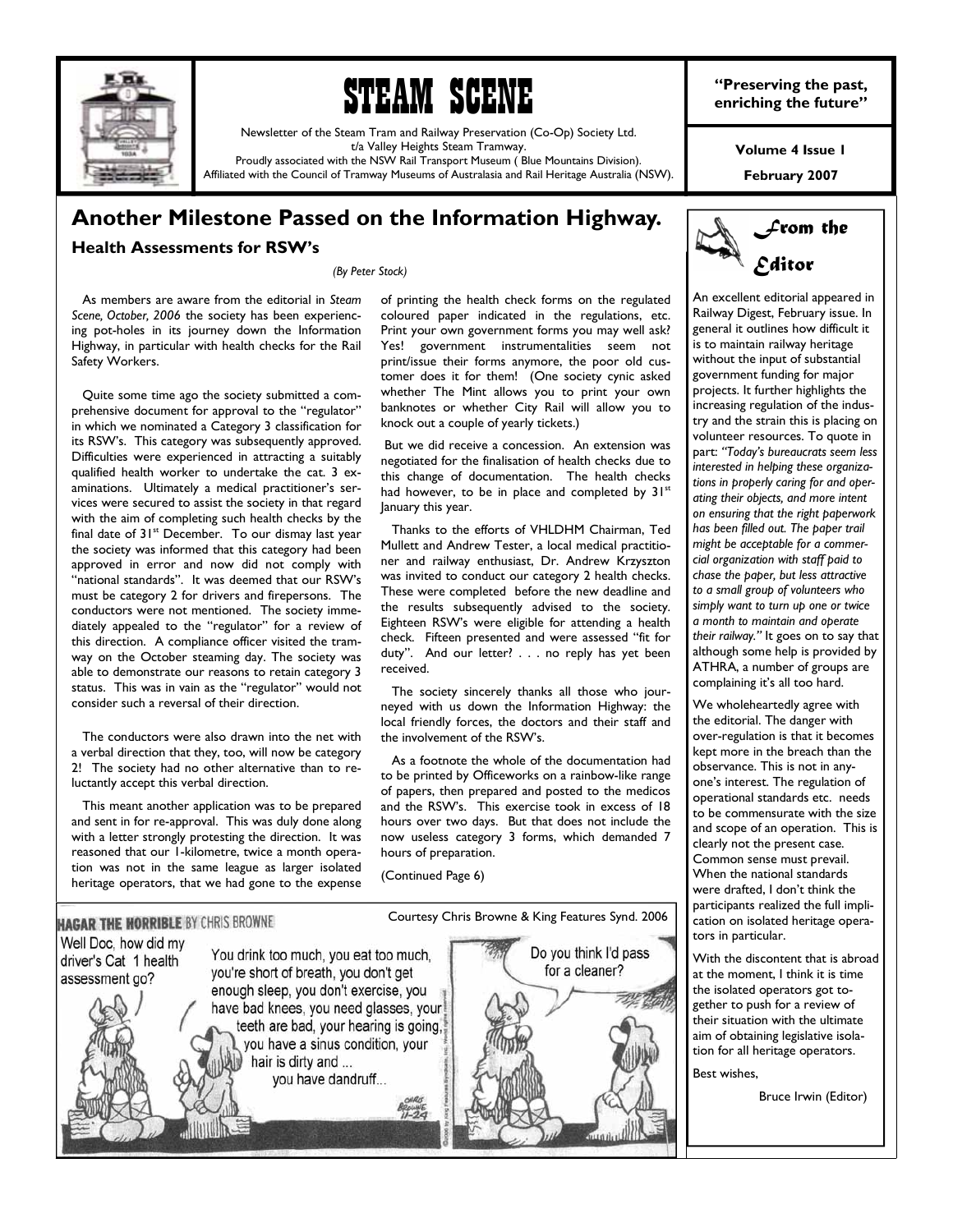

# **Riot Broke Out When Fares Went Up One Penny.**

This month, the pensioner fare for a ride on the steam tram was increased by one dollar. When fares were increased by <u>one cent </u>on the Muskegon trolley (tram) system in Michigan U.S.A. in August 1919, a riot broke out with disastrous consequences.



**Photographs of some of the damage perpetrated on the Muskegon trams by the angry mob.** 



One of the most unusual events in tram history occurred in Muskegon, Michigan, early in August 1918. Here, the Muskegon Traction and Lighting Co. operators of the local trolley or tramway system, announced a raise in fare from six cents to seven cents.

 Normally, such an announcement would have been greeted by nothing worse than verbal protests. The evening of August 4, the day of the one cent increase, was rainy. Undaunted, at about 10 p.m. a mob of about 1,000 people unexpectedly

swooped down on the car barn at Franklin and Michigan streets. With the yards and streets packed with onlookers, the irate mob stormed into the depot area systematically wrecking trams. From here

they moved into the streets. Some trams were violently thrown over, others were driven into one another and at least one was burned.

 Of 30 cars in service and stored at the depot, 12 were destroyed with other being damaged. It was about 3 a.m. before city officials restored order. By that time, the down-town area was a shambles with damaged and toppled trams blocking the street. At least one death was recorded. A 22 year-old man jumped from a car

nearly severing his leg in the process. He died three days later in hospital.

 Nearly 20 persons were arrested after the incident and the supposed leader was charged under a new anti-Communist law. Only one of those originally arrested was acquitted. The others, charged with rioting, either pleaded guilty or were convicted by juries. The city officials also became targets of special investigators appointed by Michigan's attorneygeneral. When the investigations ended, Governor Albert E. Sleeper found Muskegon mayor, John H. Moore and eight city aldermen guilty of official misconduct and negligence of duty in their efforts to quell the riot. All this over a one penny increase!

 The city saw its first tramway built in 1882 as the Muskegon Street Railway Co. with 8 horse-cars, 30 horses and a capital investment of \$30,000. An electric service, instituted in 1889, was primarily a city operation but with later extensions to neighbouring Bluffton, Lake Michigan and Mona Lake.

 Nearly ten years after the riots, the Muskegon tram system ended on October 19, 1929. A last-minute effort to allow the public to take over and operate the system was made in September, a month before the closure. It was defeated at the polls by a 5 to 1 vote.

 Fortunately, the recent fare increase for pensioners on our tramway did not provoke a bevy of angry pensioners berating us with walking sticks and threatening to turn the tram over. Never-the-less, it is something for bead-counters at large to keep in mind. *(Thank you Jim Hall for this article.)*



**Wheel sets from tram No.27. Tram No. 83 has ridden-up over some of the damage.** 



# **Post ITSRR audit; re-writing our Safety Management Systems.**

 Having let off steam in the last issue about the audit of our operation by ITSRR, last November, we are now well and truly at work answering the report.

 Early January saw a visit by Catriona Scott (Catriona Scott Safety Consulting). Catriona has been appointed by ITSRR in conjunction with Rail Heritage Australia to assist the smaller isolated line operators in the re-writing of their Safety Management Systems etc. to bring them into line with the new national requirements.

 Catriona met with Peter Stock, Craig Connelly and Bruce Irwin and gave invaluable advice in writing up the process. She perhaps made the process

more clear than some of the seminars sponsored by ITSRR, that we have attended in the past.

 Although we have a reasonable time frame to carry out this task, it is one we feel should not be put off . Under the new national guidelines, we are obliged to consult with our members in this process.

 Accordingly, if you have any comments regarding matters of safety, our operation or for that matter anything touching the safe and satisfactory operation of the museum and the tramway, please get in touch with our Secretary, Peter Stock (phone number 9587 9051).

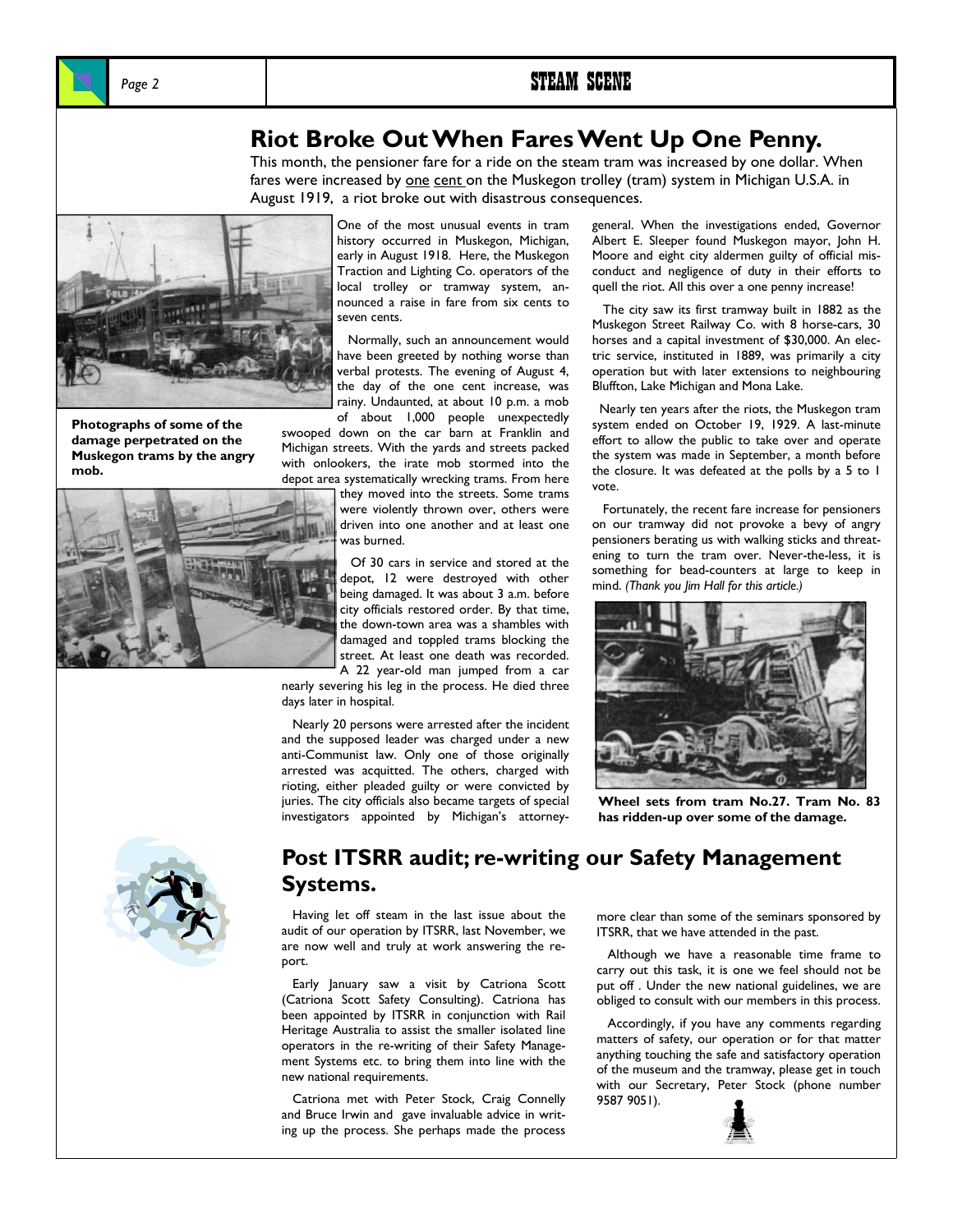# **That Tramway Hearse Service….some late information.**

 Members will recall the August 2006 article on the tramway hearse service in Newcastle. In that story it was stated that the service officially finished in June 1946 although it was purported that they may have been used as late as 1947-48.

 Some old correspondence has come to hand that shows there was official pressure to terminate the service in 1938. The text of the correspondence give a further insight into the detail of the operation. On April 6, 1938, the Chief Traffic Manager wrote to the Secretary of the Department of Road Transport and Tramways, proposed that the hearse service in Newcastle be discontinued. It stated that the Ten Shilling hire fee charged to undertakers was insufficient to cover expenses. It was further pointed out that the "LP" electric trams used to haul the hearses were only fitted with the necessary coupling equipment at one end only. As a result, dead mileage was incurred in having to utilise another tram to haul the hearse in an opposite direction. Added to this, it was stated, that it was necessary to roster a driver and conductor daily from 1.30 p.m. to 3.15 in case the hearse should be required! When the hearse was in use apparently, an additional officer had to travel with it to supervise shunting arrangements generally and to see that the tram hauling it ran at a reduced speed owing to the liability of the hearse to derail.

 The Tramway Traffic Manager advised the Departmental Secretary that the hearse service had been utilized 88 times during the previous 12 months with revenue of £44-0-0 being earnt as a result. The number of paying passengers accompanying the hearse was unknown however it was estimated that

given say 20 passengers paying a Five Shilling fare a further £22-0-0 should be added to the revenue figure. The estimated expenditure on the service during the period was given as £120-0- 0. The Tramway Traffic Manager concurred that the service should be terminated.

 The Departmental Secretary added in his submission to the next level that the no less than the Mayor Carrington had mentioned to him some time pre-

vious, that any withdrawal of the service would **(Above) The two hearses have**  cause great hardship to the people of Carrington as **been put "out to pasture" be**they would be required to pay greater funeral costs **tween a double deck bus and an**  in the event of a withdrawal of the service. The **old "LP" tram.**  Mayor asked that nothing be done in this regard. The Mayor had been informed that there was no **of the hearses after it had**  foundation for the rumoured discontinuance of the **ceased to operate.** 



**(Below) A close-up photo of one** 

 The file is marked as "No direction. Re-submit at the end of the year (1938)" Nothing further seems to have developed in the matter. In view of the possible public backlash, it would seem that the matter was allowed to rest. A significant factor in the continuance of the service until 1946 (47-8?) was the intervening war period between 1939-45. During this time, fuel rationing was in full force and any withdrawal of the hearse service would not have been in the interests of the war effort, small as its effect may have been.



## **The Invention of the Locomotive Whistle**

*The sound of a steam engine or locomotive whistle invariably cheers the heart. Like most people, I assumed that it was part and parcel of an engine right from the beginning. Evidently this was not so as the following article reveals. The article (suitably edited) is from "The NSW Railway Budget", Nov 19, 1896 and by courtesy of Peter Stock..* 

service.

 When locomotives were first built and began to trundle their small loads up and down the newly constructed railways of England, the public roads were for the greater part, crossed at grade. The engine driver had no way of giving warning of his approach except by blowing a tin horn! As may be imagined, this was far fro being sufficient warning.

 On day in 1833 (so runs the story) a farmer of Thornton was crossing the railway track on one of the country roads with a great load of eggs and butter. Just as he came out upon the track, a train approached. The engine driver lustily blew his tin horn but the farmer failed to hear it. Eighty dozen eggs and 50lb. of butter were subsequently turned into cake mix and churned with the shattered remains of the wagon. The railway company had to compensate the farmer for the loss of his load,

wagon and horse.

 It was regarded as a very serious matter and straightaway, a director of the company went to Atton Grange, where George Stephenson lived, to see if he could invent something that would give a warning more likely to be heard. Stephenson went to work and the next day had a contrivance which when attached to the engine boiler and the steam turned on, gave out a shrill discordant sound. The railway directors, greatly delighted, ordered similar contrivances to be attached

to all the locomotives and from that day to this, the voice of the locomotive whistle has never been silent.

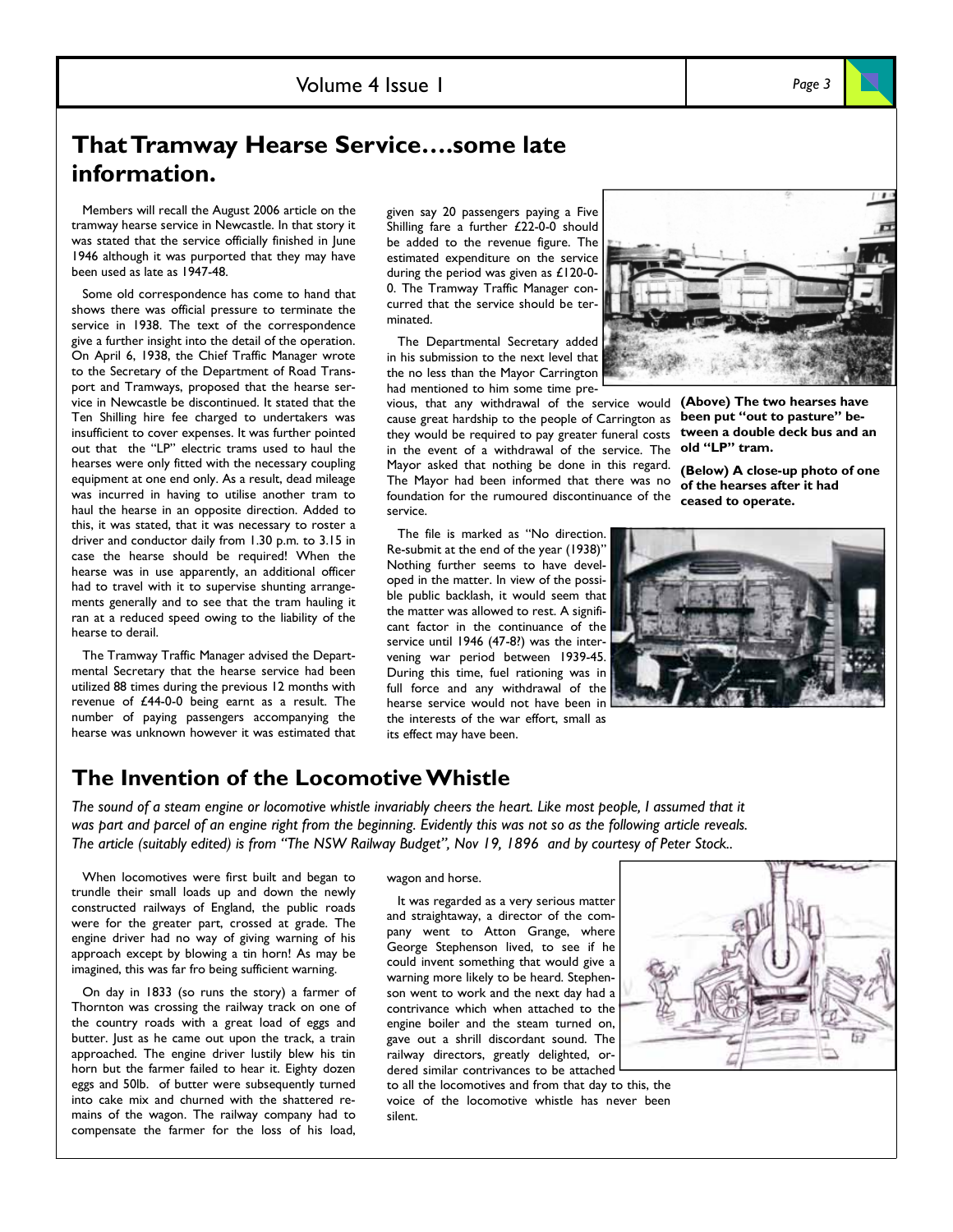# **Drafting Oversight Nearly Ran Trams off the Rails**

*This story comes to us from that ancient (but not often tapped) store of NSWGR history, the NSW Railway Budget..*  Written up in the May 1, 1903 issue, it is a story not particularly well known so I thought it may be of interest.



**"Tram Life in Sydney", a depiction in** *Sydney Punch* **October 8, 1881. The steam tram certainly ruined life and limb not only of horses but of pedestrians too.** 

*...the 1880 Act made no mention of the tramways being operated by steam motors..* 

 Most members and interested parties are aware of the foundational events of the Sydney steam tram system. For those who are not I will briefly recite the sequence of events.

 With the coming of the International Exhibition at the Palace Gardens (Hyde Park) in 1879, there was a desperate need to transport visitors from the then railway terminus at Redfern. Accordingly a tramway was laid in from that

point to Hunter Street, a distance of about 1½ miles. It was originally intended to pull the tracks up after the exhibition but such was the success of the tramway venture, that petitions for an extension of the line to various suburbs were received by the Government. Everyone wanted this new form of public transport in their suburb. The Exhibition line was opriginally worked by horses because of the late arrival of the American made steam motors. It was not long however, before the steam motors made there appearance.

 To enable the extension of the tramways, an Act entitled "Tramways Extension Act, 1880" was brought into being. All went well and the new tramways did a roaring trade, so much so that 1883 saw 25 miles constructed and 25½ million fares collected!

 Also in 1883, the driver of a horse-drawn lorry was killed in St. James Road, when a tram motor collided with the vehicle. His widow subsequently took court actiion to secure compensation. When her case was dismissed however, she took it further on appeal.

 In a Supreme Court judgement, the original lower court's finding was overturned. The Chief Justice

## **The value of undies !**

 Attention Maintenance Staff! Be careful what you wear (or don't wear) when working under a locomotive or tram, especially when in view of the public.

 From the Sydney Morning Herald comes this story of a Central West couple who drove their car to K-Mart only to have it break-down in the parking lot. The man told his wife to carry on with the shopping while he fixed the car there in the lot.

 The wife returned later to see a small group of people near the car, on closer inspection she saw a pair of male legs protruding from under the car.

determined that the main issues as question were: (1) Whether the injury was caused by mismanagement of the motor or through negligence of the deceased or (2) Whether the running of the steam motors was indeed permitted by the Act.

 The justices found that the 1880 Act made no mention of the tramways being operated by steam motors. In effect, the Railway Act provisions for the use of locomotives, could not be attached to the tramways *per se* . Indeed such was the nature of steam locomotion viz-a-viz other road traffic, they could be deemed a public nuisance at common law! The Chief Justice was of the opinion *that this mode of traction (steam) was a very gross abridgement of common law rights of the public and was one which could not be used without legis;lative sanction in express terms.* 

 Three courses were left to the Government: (1) run the motors at any risk (2) to discontinue running them or (3) the seek from parliament express authority to run them. The Government of the day obviously chose the latter option.

 Parliament was hastily re-summoned on May 29 and a Bill presented under suspension of standing orders, to permit the running of the motors. The Government tried to include all-embracing retrospective clauses protecting the Crown against compensation claims arising to date. After much haggling, Parliament limited the right to no recognition of any claim brought on or after May 18, 1883. Further, *that no claim existing previous to that day...shall be maintainable in any court...*This would suggest that the unfortunate widow's claim was therefor lost. The Bill was finally passed in the small hours of May 31.

 Thus it was that the steam motors were able to chuff on their merry way till the end of the century in the city. Never-the-less, they continued to be the subject of much controversy as they periodically cut there way through life and limb.

Although the man was in shorts, his lack of underpants turned private parts into glaringly public ones. Unable to stand the embarrassment she dutifully stepped forward, deftly put her hands up his shorts and tucked everything back in place,

 On regaining her feet, she looked across the hood and found herself staring at her husband who had been standing idly by! The mechanic however, had to have three stitches inserted in his head.

*(I have not seen the original story as this has been transcribed from November 2005 issue of "Torque Tube". Is it true or urban myth?)*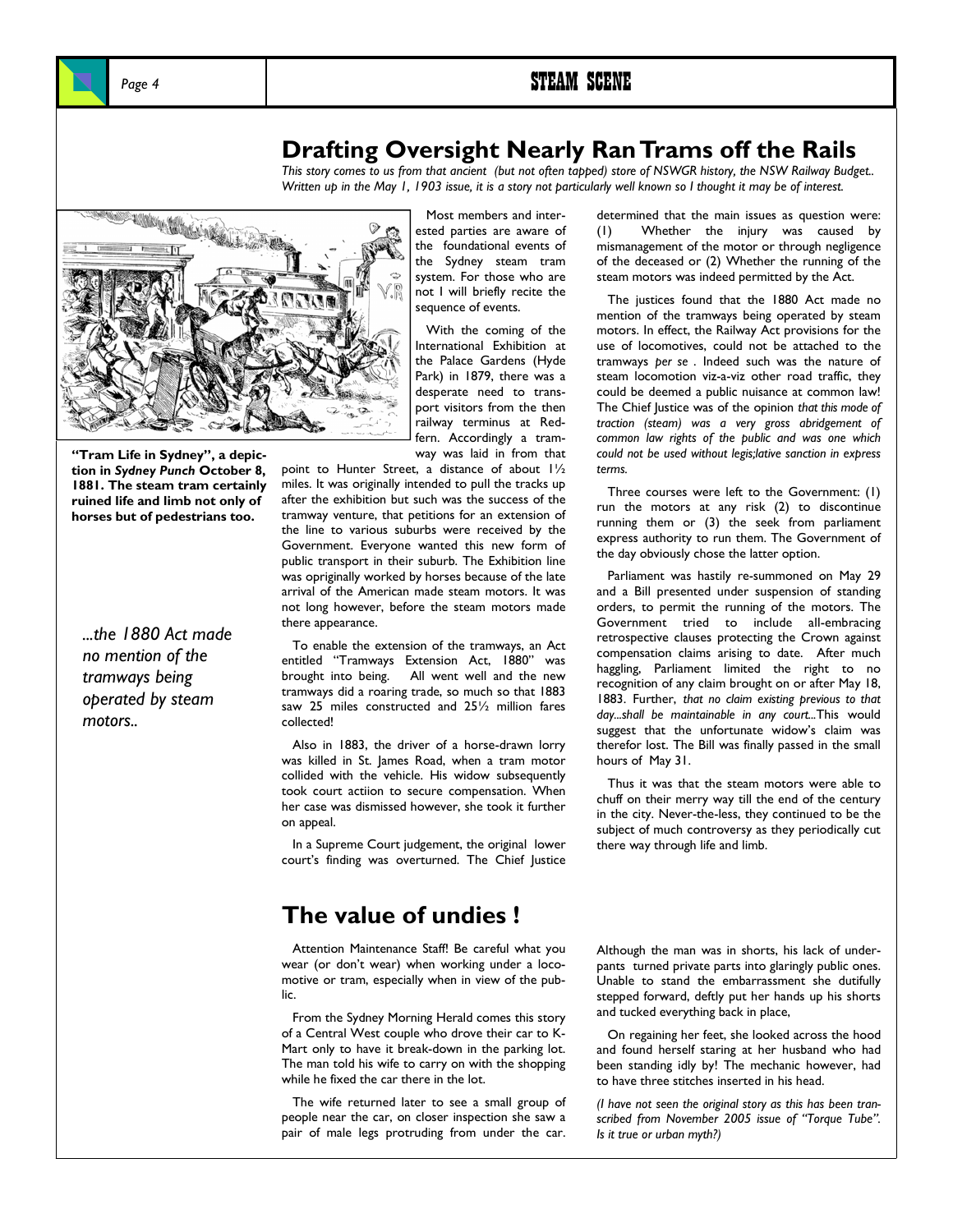## Volume 4 Issue 1 *Page 5*

# **Obituary to the late Mr. Common Sense**

 Today we mourn the passing of a beloved old friend, Common Sense, who has been with us for many years. No one knows how old he was, since his birth records were long ago lost in bureaucratic red tape. He will be remembered as having cultivated the following valuable lessons:

- Knowing when to come in out of the rain;
- Why the early bird gets the worm;
- Life isn't always fair and
- Maybe it was my fault.

 Common sense lived by simple, sound financial practices (don't spend more than you can earn) and reliable strategies (adults, not children are in charge).

 His health began to deteriorate rapidly when wellintentioned but overbearing regulations were set in place. Reports of a 6-year old boy charged with sexual harassment for kissing a classmate; teens suspended from school for using mouthwash after lunch and a teacher fired, for reprimanding an unruly student, only worsened his condition.

 Common Sense lost ground when parents attacked teachers for doing the job they themselves had failed to do in disciplining their unruly children. It declined

even further when schools were required to get parental consent to administer Calpol, sun-lotion or a band-aid to a student but could not inform parents when a student became pregnant and wanted to have an abortion.

 The will to live wilted for Common Sense as the Ten Commandments became contraband; churches became businesses and criminals received better treatment than their victims.

 Common Sense took a beating when you couldn't defend yourself from a burglar in your own home and the burglar could sue you for assault.

 Common Sense finally gave up the will to live after a women failed to realize that a steaming cup of coffee was hot. She spilled a little in her lap and was promptly awarded a huge settlement.

 Common Sense was predeceased by his parents, Truth and Trust; his wife, Discretion; his daughter, Responsibility; and his son, Reason.

 He is survived by his three step-brothers; I know my rights; Someone Else is to Blame and I'm A Victim.

 Not many attended his funeral because to few realized he was gone. If you still remember him, pass this on. If not, join the majority and do nothing.



# **Fares Please!**

## **The Story of the Sydney Tram Ticket**

*This might appear to be a rather bland by-way in transport history but when piecing the various sources of information together, it really became quite fascinating and I thought, worthy of relaying.* 

 There is a current promotion with Sydney Buses that encourages people to pre-purchase their travel tickets at an agency before getting on the bus. It is going to save the traveller time, save the bus driver time and possibly save money too. It sounds really great—a new initiative in keeping with today's innovative, smart thinking administrators. The only trouble is, it is far from a new idea. In fact it is virtually repeating history– Sydney's first ticketing system.



**Three examples of early tram tickets. The ticket at the top is quite rare.** 

 The story of Sydney's first government tramway commencement is well known. Suffice to say, 1879 saw the inaugural steam tram service in Sydney and this rapidly spread to the suburbs. But how was the ticketing done?

 Initially, there were no tickets sold on the trams. That is not to say that you couldn't purchase your ride on the tram.

 There were two ways of purchasing your ride. (1) You purchased a ticket from a shop/agent or (2) You paid cash to the conductor for your ride. The former way was cheaper and thus encouraged. On boarding the tram you gave the ticket to the conductor who tore it in half to cancel it. He then pulled the lever on his Bell punch machine thus recording the fare on a counter and automatically sounding a chime that indicated to the traveler, that his fare had been recorded. By the second method, you paid cash to the conductor who recorded receipt of the money on his second Bell punch recorder. The obvious flaw in the system was that in either case, having tendered your ticket or fare, you were left with no evidence that you had done so. No doubt there were frequent disputes as to whether a fare had been paid or no. At the end of the day, figures on the cash Bell punch should equal the cash held on hand by the conductor and the figure on the ticket only recorder equalled the chads collected. I am not sure if these were seriously counted, if they were...phew!!

 It didn't take long however for the less scrupulous conductor to work out a way to fiddle the system. The extent of some of the conductors' fraudulent conduct was so great, that it eventually led to a Royal Commission in 1888. But of this and later developments, we shall read in the next issue.



**What the well-dressed conductor was wearing in the early 1890's. Note the two Bell punches suspended around his neck and the cash bag on his left hip.**